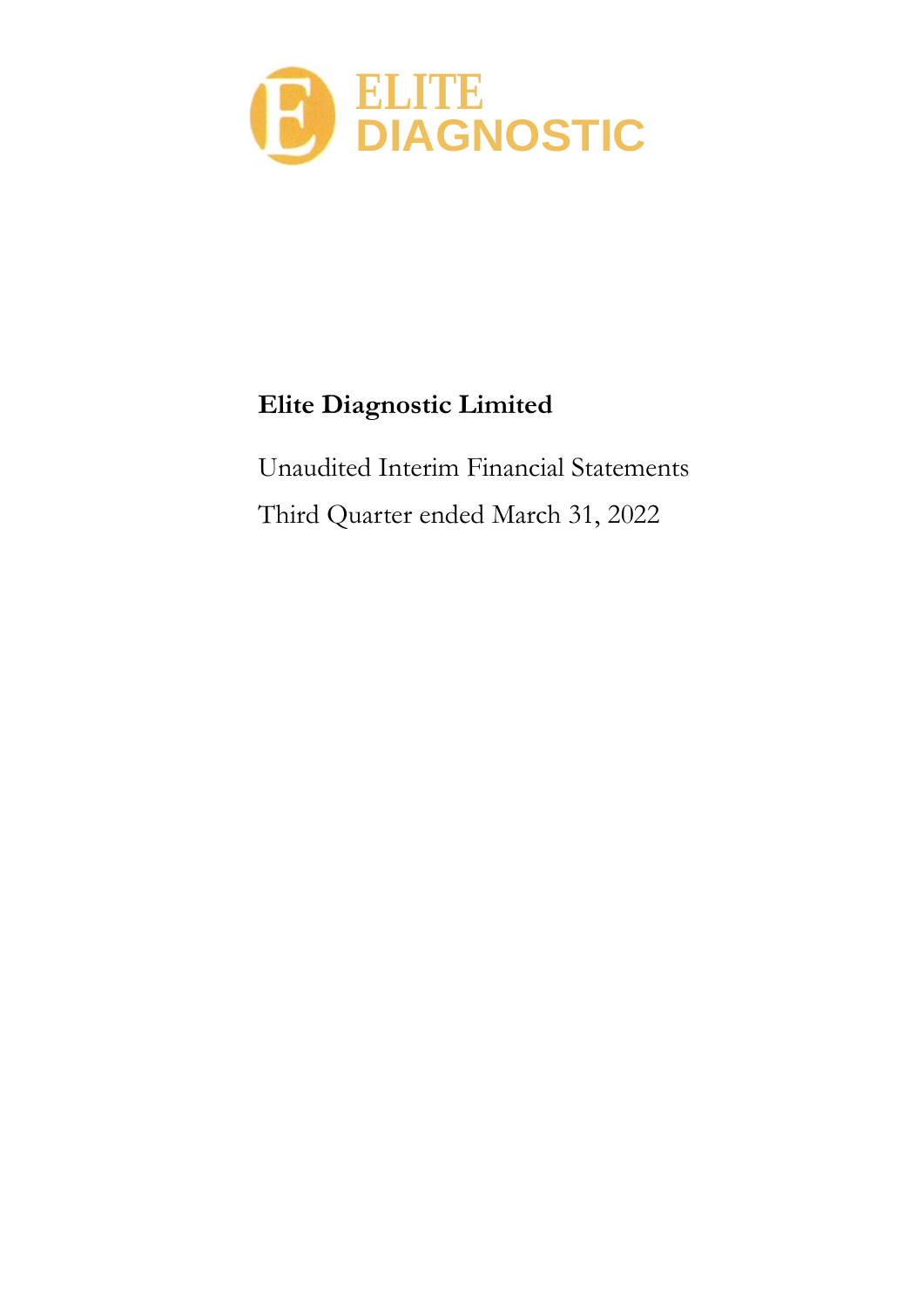# **Contents**

|                                                                      | Page |
|----------------------------------------------------------------------|------|
| Directors' report                                                    |      |
| <b>Financial Statements</b>                                          |      |
| Unaudited statement of financial position                            | 2    |
| Unaudited statement of profit or loss and other comprehensive income | 3    |
| Unaudited statement of changes in equity                             | 4    |
| Unaudited statement of cash flows                                    | 5    |
| Notes to the interim financial statements                            | 6    |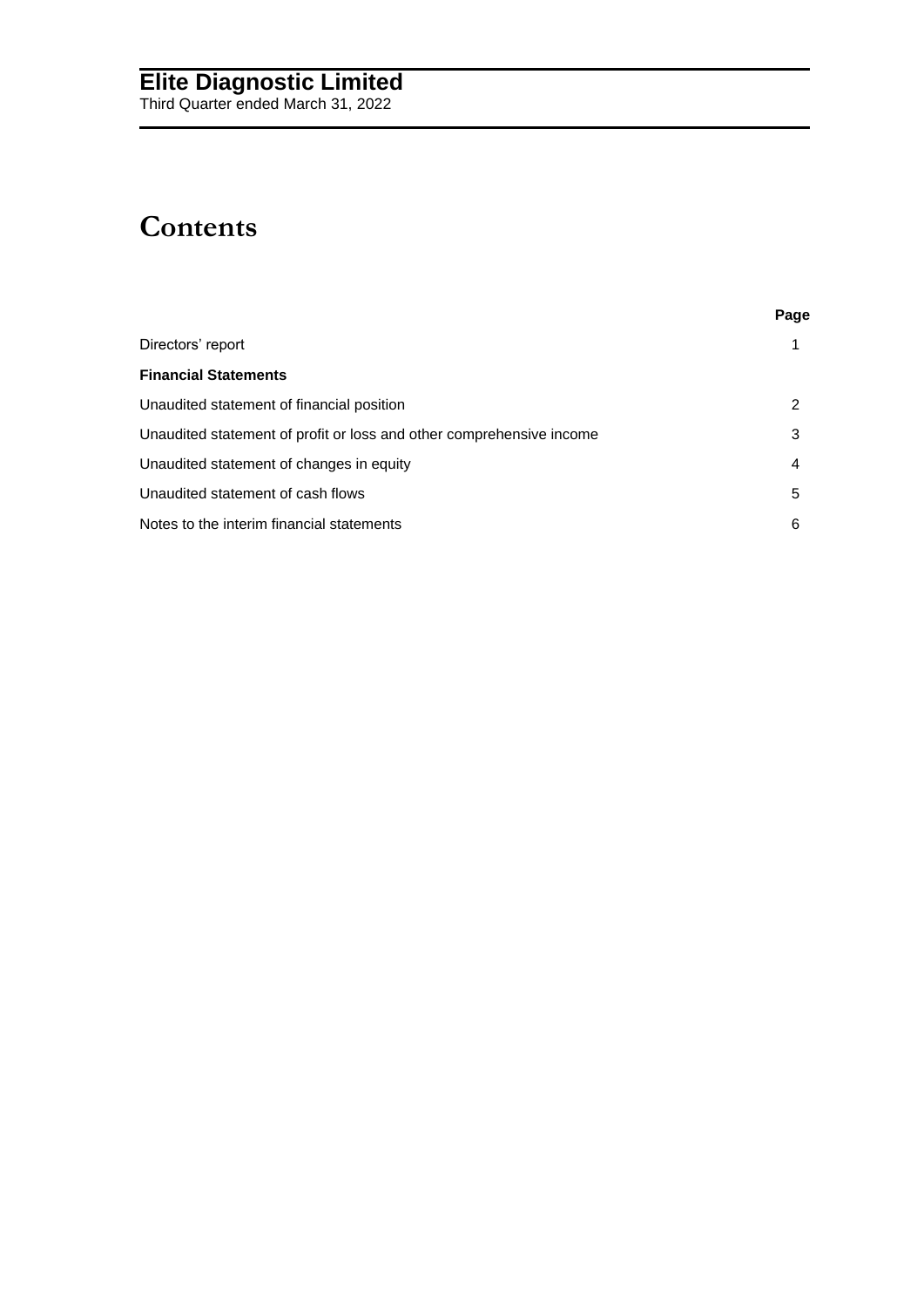

## **Directors' Report**

The Board of Directors presents the unaudited financial statements for the third quarter that ended March 31, 2022.

Revenue for the 3rd quarter increased by \$31.0M, from \$129.5 M the prior year to \$161.0M. Net profit for the quarter was \$28.0M compared to \$4.4M an improvement of 636% over the previous year.

In March the company recorded its highest monthly revenue of \$60.3M due in part to the resumption of full operating hours across the locations and price revision. We have also increased our client base by registering two international insurance providers through their local brokers.

Total Assets were \$898.5M compared to \$690.0M, and Total Current Assets were \$337.3M compared to \$121.0M in the previous period.

Total Current Liabilities were \$104.5M compared to \$63.5M the previous year. Current liabilities have increased as the portion of the long-term loan due this financial period of \$59.6M has been taken to Current Liabilities. The company is fairly liquid and is in a healthy financial state, with current asset to current liability exceeding the 2 to 1 ratio.

Machines across the branches were operational during the quarter, with doctor's offices at the Drax Hall location showing steady growth with the addition of new specialists to the complement.

The arrival and installation of the additional MRI machine for the Old Hope Road location were further delayed due to the unavailability of the specialized vessel required to ship the container and the impact of the Ukraine war. Arrival in Jamaica is scheduled for mid-May, with commissioning in June 2022.

We continue to be guided and practice the protocols despite the easing of requirements by the Ministry of Health. We have not however resumed full booking under the Fluoroscopy modality due to the nature of these scans.

We take this opportunity to thank our Directors, our customers, our referring doctors, all our shareholders, and the dedicated Elite team for their continued hard work and support.

 $\nu$ am- $\nu$ Warren Chung Neil Fong

May 13, 2022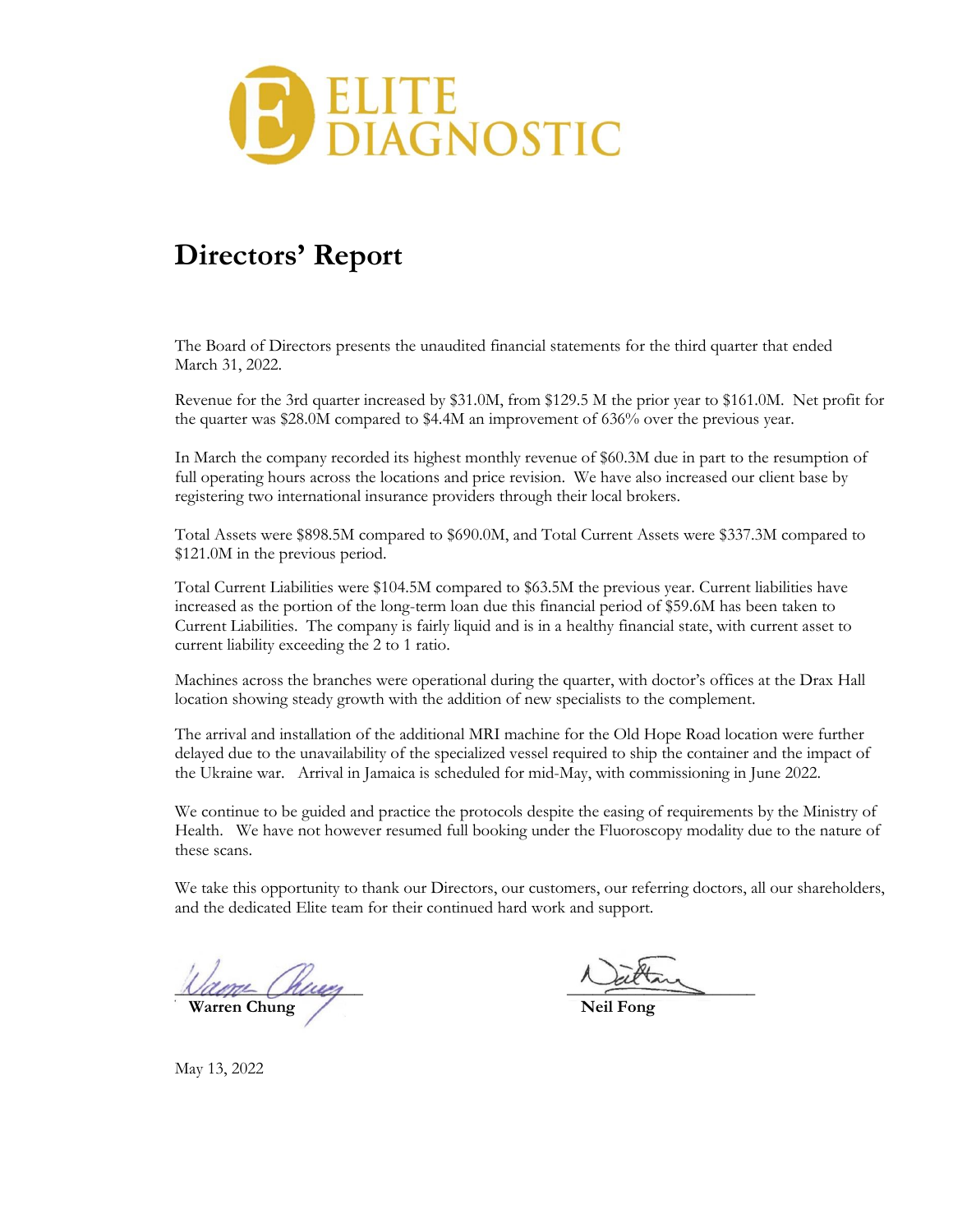### **Elite Diagnostic Limited Unaudited statement of financial position**

<span id="page-3-0"></span>March 31, 2022

|                                            | <b>Unaudited</b><br>March 31,<br>2022<br>\$ | <b>Unaudited</b><br>March 31,<br>2021<br>\$ | <b>Audited</b><br><b>June 30,</b><br>2021<br>\$ |
|--------------------------------------------|---------------------------------------------|---------------------------------------------|-------------------------------------------------|
| <b>Assets</b>                              |                                             |                                             |                                                 |
| <b>Non-current assets</b>                  |                                             |                                             |                                                 |
| Property, plant and equipment              | 561,292,125                                 | 569,335,187                                 | 587,410,644                                     |
|                                            | 561,292,125                                 | 569,335,187                                 | 587,410,644                                     |
| <b>Current assets</b>                      |                                             |                                             |                                                 |
| Deposit on equipment                       | 94,548,210                                  |                                             |                                                 |
| Receivables                                | 60,866,758                                  | 46,330,519                                  | 41,766,832                                      |
| Prepayment and other receivables           | 4,963,381                                   | 8,567,807                                   | 7,243,353                                       |
| Cash and bank balances                     | 176,888,118                                 | 66,108,819                                  | 63,993,795                                      |
|                                            | 337,266,467                                 | 121,007,145                                 | 113,003,980                                     |
| <b>Total assets</b>                        | 898,558,592                                 | 690,342,332                                 | 700,414,624                                     |
| <b>Equity</b>                              |                                             |                                             |                                                 |
| Share capital                              | 348,878,459                                 | 348,898,459                                 | 348,898,459                                     |
|                                            | 118,363,092                                 | 107,976,745                                 | 112,791,425                                     |
| Accumulated surplus<br><b>Total equity</b> | 467,261,551                                 | 456,875,204                                 | 461,689,884                                     |
| <b>Liabilities</b>                         |                                             |                                             |                                                 |
| <b>Non-current liabilities</b>             |                                             |                                             |                                                 |
| Lease liability                            | 1,398,488                                   | 13,933,340                                  | 1,398,488                                       |
| Long-term loans                            | 325,356,292                                 | 156,000,000                                 | 146,250,000                                     |
|                                            | 326.754.780                                 | 169.933.340                                 | 147,648,488                                     |
| <b>Current liabilities</b>                 |                                             |                                             |                                                 |
| Payables and accruals                      | 44,836,685                                  | 21,147,995                                  | 29,791,400                                      |
| Current portion of lease liability         | 2,093,457                                   | 3,385,793                                   | 12,534,852                                      |
| Current portion of long-term loans         | 59,592,119                                  | 39,000,000                                  | 48,750,000                                      |
|                                            | 104,542,261                                 | 63,533,788                                  | 91,076,252                                      |
| <b>Total liabilities</b>                   | 431,297,041                                 | 233,467,128                                 | 238,724,740                                     |
| <b>Total equity and liabilities</b>        | 898,558,592                                 | 690,342,332                                 | 700,414,624                                     |

The notes on the accompanying pages form an integral part of these financial statements.

Approved for issue by the Directors on May 13, 2022 and signed on its behalf by:

**Warren Chung** / **Neil Fong** 

 $M$ ann  $Unu_{\mathcal{O}}$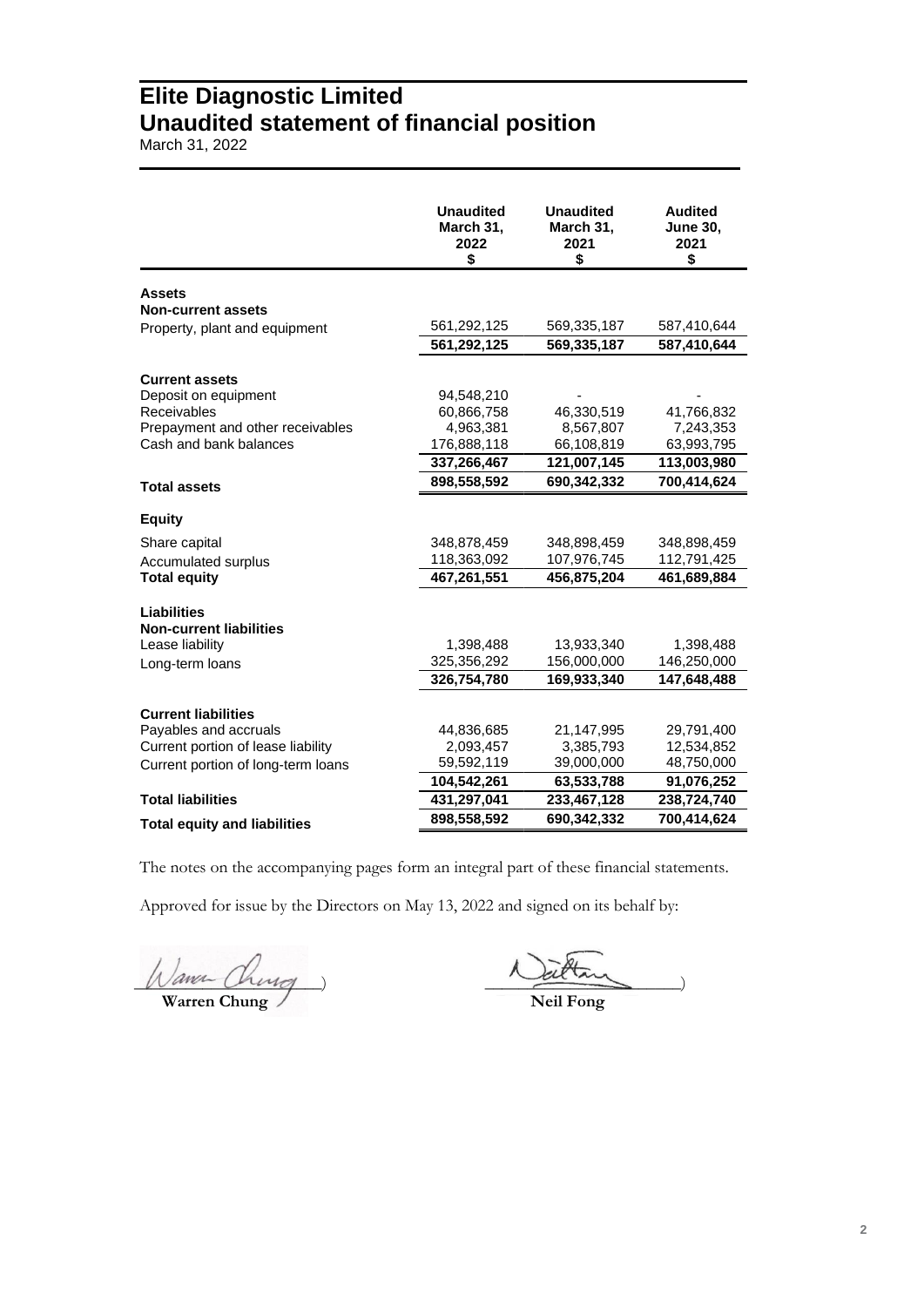## **Elite Diagnostic Limited Unaudited statement of profit or loss and other comprehensive income**

Third quarter and nine months period ended March 31, 2022

|                                                           | Three months<br>ended<br>March 31,<br>2022<br>\$ | Three months<br>ended<br>March 31,<br>2021<br>\$ | Nine months<br>ended<br>March 31,<br>2022<br>\$ | Nine months<br>ended<br>March 31,<br>2021<br>\$ |
|-----------------------------------------------------------|--------------------------------------------------|--------------------------------------------------|-------------------------------------------------|-------------------------------------------------|
| <b>Income</b>                                             | 160,972,118                                      | 129,472,346                                      | 449,509,069                                     | 365,564,261                                     |
| Direct costs                                              | (43,119,443)                                     | (42, 904, 172)                                   | (140,310,291)                                   | (129,215,991)                                   |
| Gross profit                                              | 117,852,675                                      | 86,568,174                                       | 309,198,778                                     | 236,348,270                                     |
| Administrative expenses                                   | (60, 228, 983)                                   | (49, 382, 682)                                   | (175, 107, 860)                                 | (141.839.697)                                   |
| Depreciation                                              | (21,435,204)                                     | (25,988,352)                                     | (76, 160, 483)                                  | (76,542,260)                                    |
| <b>Operating profit</b>                                   | 36,188,488                                       | 11,197,140                                       | 57,930,435                                      | 17,966,313                                      |
| Finance costs                                             | (7,363,830)                                      | (5,407,313)                                      | (18,689,612)                                    | (15, 726, 430)                                  |
| Exchange loss                                             | (673,305)                                        | (1,425,238)                                      | (4,342,728)                                     | (5, 125, 392)                                   |
| Net profit/(loss) and comprehensive income for the period | 28,157,353                                       | 4,364,589                                        | 34,898,095                                      | (2,885,509)                                     |
| Basic and diluted earnings per share                      | 0.08                                             | 0.01                                             | 0.10                                            | (0.01)                                          |

<span id="page-4-0"></span>The notes on the accompanying pages form an integral part of these financial statements.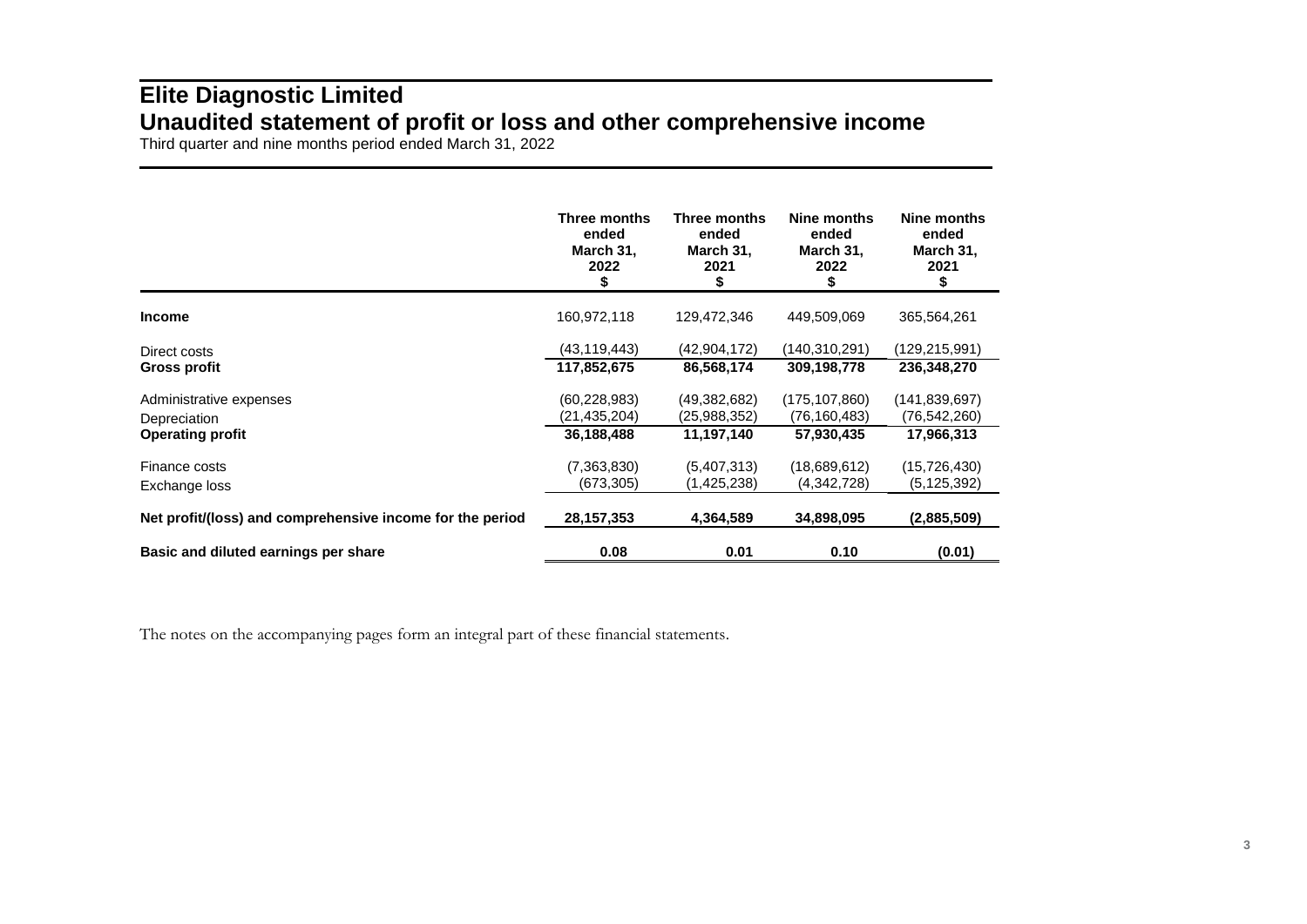## **Elite Diagnostic Limited Unaudited statement of changes in equity**

<span id="page-5-0"></span>Nine months period ended March 31, 2022

|                                                                                                    | <b>Share</b><br>capital | Accumulated<br>surplus | Total<br>S     |
|----------------------------------------------------------------------------------------------------|-------------------------|------------------------|----------------|
| Balance at June 30, 2020 - Audited                                                                 | 348,898,459             | 110,862,254            | 459.760.713    |
| Loss for the nine months ended March 31, 2021<br>being total comprehensive loss for the period     |                         | (2,885,509)            | (2,885,509)    |
| Balance at March 31, 2021 - Unaudited                                                              | 348,898,459             | 107,976,745            | 456,875,204    |
| Balance at June 30, 2021 - Audited                                                                 | 348,898,459             | 112,791,425            | 461.689.884    |
| Dividends paid                                                                                     |                         | (29, 326, 428)         | (29, 326, 428) |
| Profit for the nine months ended March 31, 2022<br>being total comprehensive income for the period |                         | 34,898,095             | 34,898,095     |
| Balance at March 31, 2022 - Unaudited                                                              | 348,898,459             | 118,363,092            | 467,261,551    |

The notes on the accompanying pages form an integral part of these financial statements.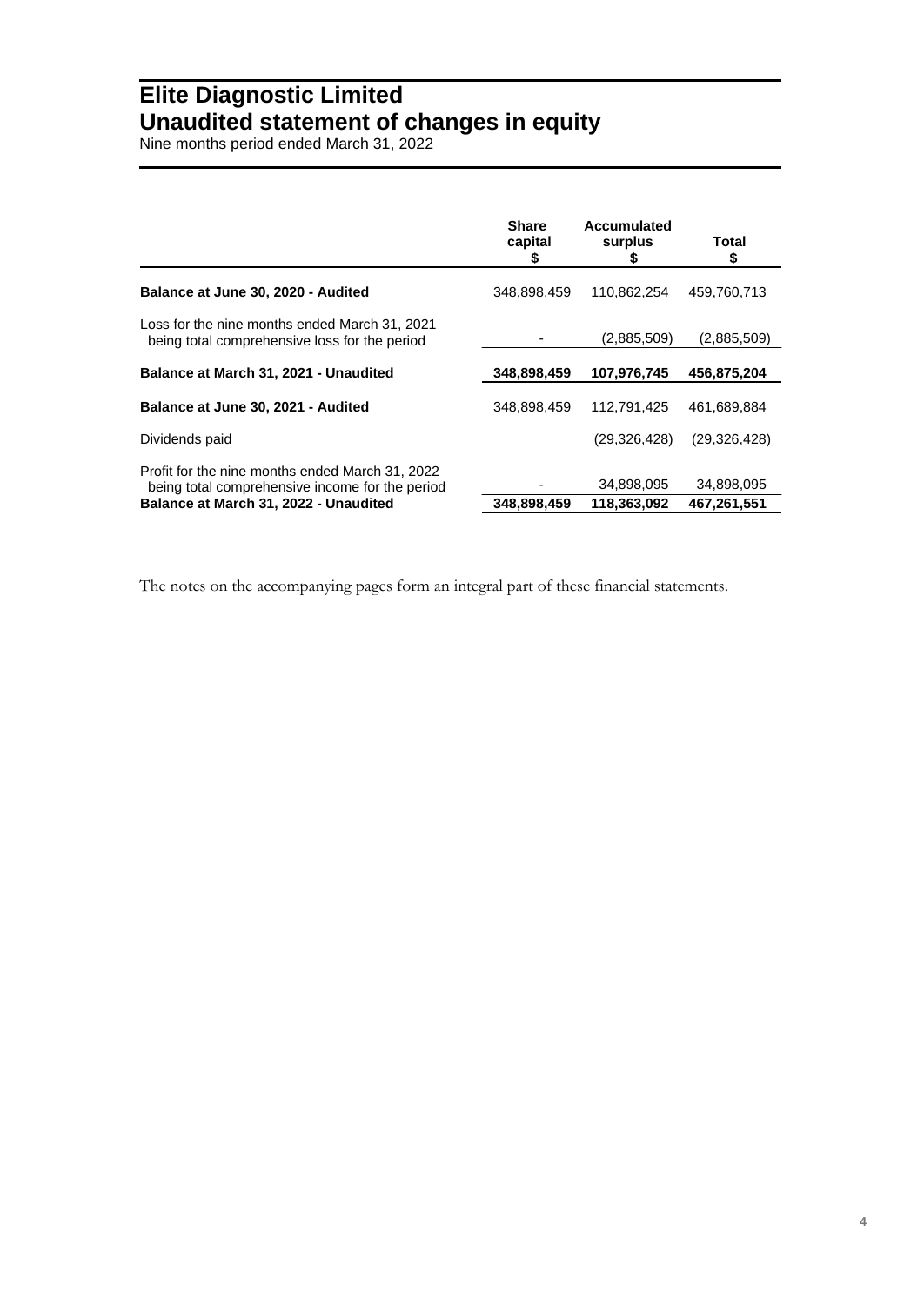## **Elite Diagnostic Limited Unaudited statement of cash flows**

<span id="page-6-0"></span>Nine months period ended March 31, 2022

|                                                         | <b>Unaudited</b><br>March 31,<br>2022<br>\$ | <b>Unaudited</b><br>March 31,<br>2021<br>\$ | <b>Audited</b><br><b>June 30,</b><br>2021<br>\$ |
|---------------------------------------------------------|---------------------------------------------|---------------------------------------------|-------------------------------------------------|
| Cash flows from operating activities:                   |                                             |                                             |                                                 |
| Profit/(loss) before tax                                | 34,898,095                                  | (2,885,509)                                 | 1,929,171                                       |
| Adjustments for:                                        |                                             |                                             |                                                 |
| Finance costs accrued                                   | 18,689,612                                  | 15,726,430                                  | 102,063,180                                     |
| Depreciation                                            | 76,160,483                                  | 76,542,260                                  | 21,016,904                                      |
|                                                         | 129,748,190                                 | 89,383,181                                  | 125.009.255                                     |
| Increase in receivables                                 | (19,099,926)                                | (4,818,401)                                 | (16, 273, 572)                                  |
| Decrease/(increase) in prepayment and other receivables | 2,279,972                                   | (1,967,478)                                 | (5,947,531)                                     |
| Increase/(decrease) in payables and accruals            | 15,065,285                                  | 13,305,715                                  | (7,749,287)                                     |
| Cash provided by operations                             | 127,993,521                                 | 95,903,017                                  | 87,535,439                                      |
| Finance costs paid                                      | (18, 689, 612)                              | (15, 726, 430)                              | (20, 774, 400)                                  |
| Net cash provided by operations                         | 109,303,908                                 | 80,176,587                                  | 66,761,039                                      |
| Cash flow from investing activities                     |                                             |                                             |                                                 |
| Purchase of property, plant and equipment               | (50,041,964)                                | (42, 646, 145)                              | (89, 282, 557)                                  |
| Deposit on equipment                                    | (94, 548, 210)                              |                                             |                                                 |
| Net cash used in investing activities                   | (144,590,174)                               | (42, 646, 145)                              | (89, 282, 557)                                  |
| Cash flow from financing activities                     |                                             |                                             |                                                 |
| Proceeds from long term loan                            | 193,033,024                                 |                                             |                                                 |
| Repayment of long-term loan                             | (5,084,613)                                 |                                             |                                                 |
| Dividends paid                                          | (29, 326, 428)                              |                                             |                                                 |
| Repayment of long-term loans                            |                                             | (533, 266)                                  | (1,733,372)                                     |
| Repayment of lease liability                            | (10, 441, 395)                              | (10, 106, 287)                              | (12, 949, 903)                                  |
| Net cash provided by/(used in) financing activities     | 148,180,588                                 | (10, 639, 553)                              | (14,683,275)                                    |
| Net increase/(decrease) in cash and cash equivalents    | 112,894,323                                 | 26,890,889                                  | (37, 204, 793)                                  |
| Cash and cash equivalents at beginning of period/year   | 63,993,795                                  | 39,217,930                                  | 76,422,723                                      |
| Cash and cash equivalents at end of period/year         | 176,888,118                                 | 66,108,819                                  | 39,217,930                                      |

<span id="page-6-1"></span>The notes on the accompanying pages form an integral part of these financial statements.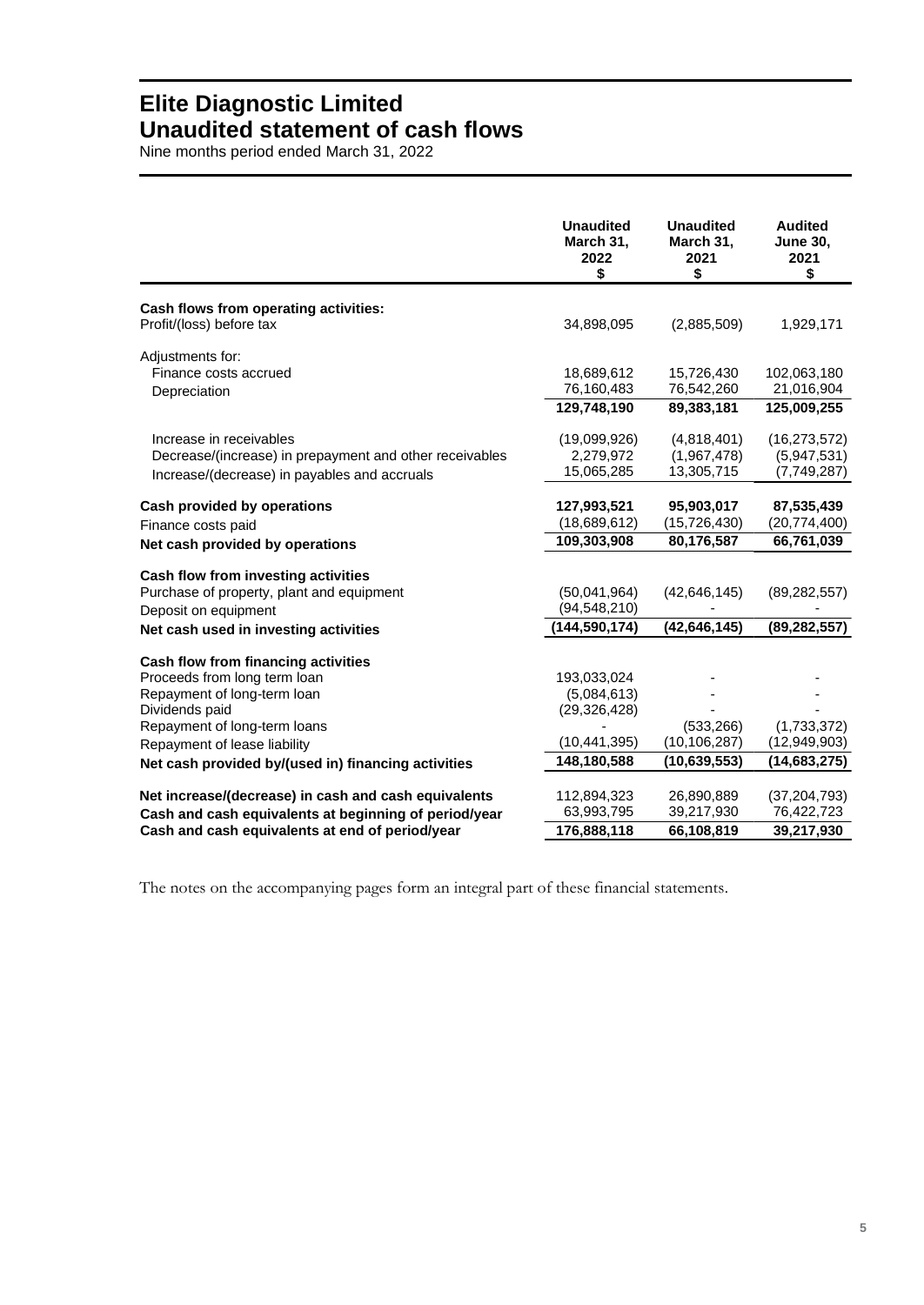Third Quarter ended March 31, 2022

#### 1. General information and nature of operations

Elite Diagnostic Limited was incorporated under the laws of Jamaica on February 12, 2012 and is domiciled in Jamaica. The company commenced operations in August 2013. The company's principal place of business is located at 1b Holborn Road, Kingston 5.

The company provides diagnostic imaging services.

#### 2. Statement of compliance

#### a Basis of preparation

These financial statements have been prepared in accordance with International Financial Reporting Standards (IFRS) IAS 34, Interim Financial Reporting.

The interim financial report is to be read in conjunction with the audited financial statements for the year ended June 30, 2021. The significant accounting policies adopted are consistent with those of the audited financial statements for the year ended June 30, 2021.

#### b Critical judgements and sources of estimation uncertainty

The preparation of these financial statements requires management to make estimates and assumptions that affect the amounts reported in the financial statements. These estimates are based on historical experience and management's best knowledge of current events and actions. Actual results may differ from these estimates and assumptions.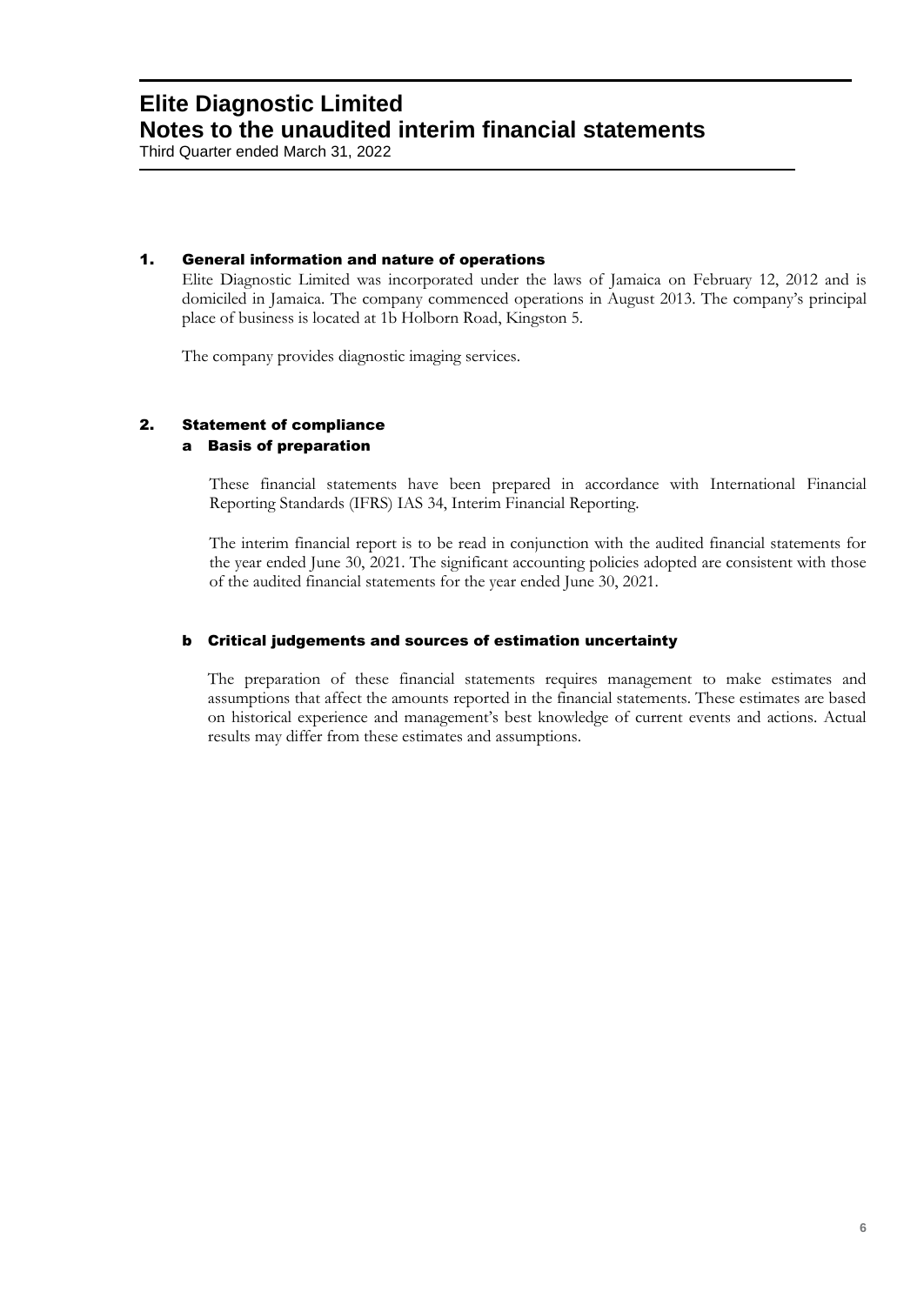## **Elite Diagnostic Limited Notes to the unaudited interim financial statements**

Third Quarter ended March 31, 2022

#### 3. Share capital

| <b>Unaudited</b><br>Nine months<br>ended<br>March 31,<br>2022<br>\$  | <b>Unaudited</b><br>Nine months<br>ended<br>March 31,<br>2021<br>\$  |
|----------------------------------------------------------------------|----------------------------------------------------------------------|
| Unlimited                                                            | Unlimited                                                            |
| 353,400,000                                                          | 353,400,000                                                          |
| 348,898,459                                                          | 348,898,459                                                          |
|                                                                      |                                                                      |
| <b>Unaudited</b><br>Nine months<br>ended<br>March 31,<br>2022<br>\$  | <b>Unaudited</b><br>Nine months<br>ended<br>March 31,<br>2021<br>\$  |
| 34,898,095                                                           | (2,885,509)                                                          |
| 353,400,000                                                          | 353,400,000                                                          |
| 0.10                                                                 | (0.01)                                                               |
|                                                                      |                                                                      |
| <b>Unaudited</b><br>Three months<br>ended<br>March 31,<br>2022<br>\$ | <b>Unaudited</b><br>Three months<br>ended<br>March 31,<br>2021<br>\$ |
| 28, 151, 353                                                         | 4,364,589                                                            |
| 353,400,000                                                          | 353,400,000                                                          |
| 0.08                                                                 | 0.01                                                                 |
|                                                                      |                                                                      |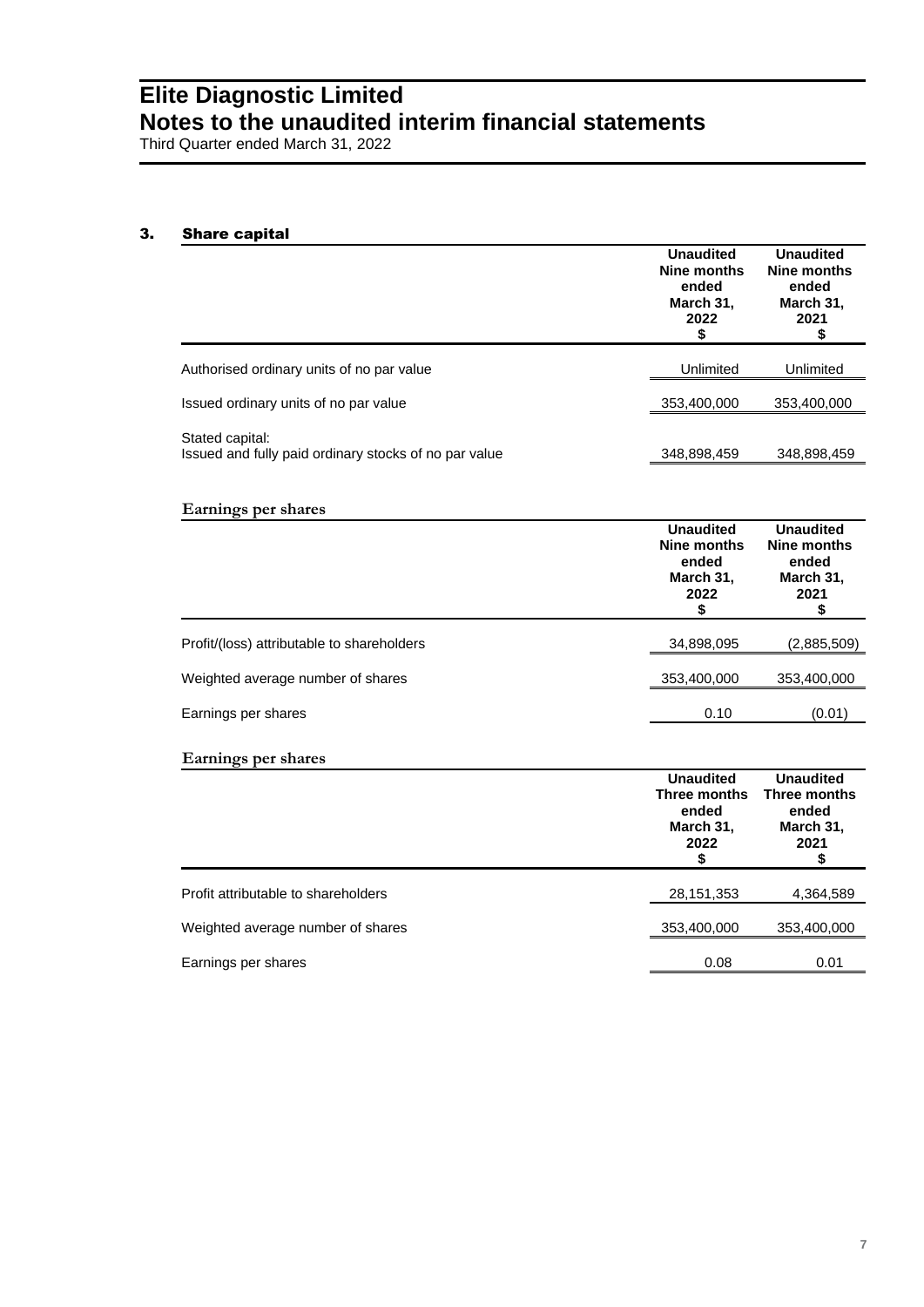### **Elite Diagnostic Limited** List of Directors, Connected Parties and Senior Managers Shareholdings As at March 31, 2022

#### Directors and connected parties

| <b>Position</b><br><b>Shares Held</b><br><b>Names</b><br>Chairman<br>Steven Gooden<br>242,230<br>778,355<br>Warren Chung<br>Executive Director<br>140,000<br>Neil Fong<br><b>Executive Director</b><br>Andre Ho Lung<br>161,494<br>Non-Executive Director<br>Kevin Donaldson<br>Non-Executive Director<br>140,000<br>Non-Executive Director<br><b>NIL</b><br>824,573<br>Quentin Hugh Sam<br>Non-Executive Director<br>172,025<br><b>William Mahfood</b><br>Non-Executive Director<br>2,458,677<br><b>Combined Directors Holdings</b><br><b>Connected to</b><br><b>Connected parties</b><br>Warren Chung and Neil Fong<br><b>Excel Investments</b><br>129,242,115<br>Mark Kerr-Jarrett<br><b>Barnett Limited</b><br>15,515,994<br>66,028,392<br>Steven Gooden<br><b>NCB Capital Markets Limited</b><br><b>Combined Connected Parties Holdings</b><br>210,786,501<br>213,245,178<br><b>Combined Holdings</b><br><b>Senior Managers Shareholdings</b><br><b>Position</b><br><b>Shares Held</b><br><b>Names</b><br>Neil Fong<br>Manager<br>140,000<br>Marjorie Miller<br>Manager<br>140,000<br><b>Combined Senior Managers Holdings</b><br><b>Connected parties</b><br><b>Connected to</b> |                         |
|----------------------------------------------------------------------------------------------------------------------------------------------------------------------------------------------------------------------------------------------------------------------------------------------------------------------------------------------------------------------------------------------------------------------------------------------------------------------------------------------------------------------------------------------------------------------------------------------------------------------------------------------------------------------------------------------------------------------------------------------------------------------------------------------------------------------------------------------------------------------------------------------------------------------------------------------------------------------------------------------------------------------------------------------------------------------------------------------------------------------------------------------------------------------------------------|-------------------------|
| Mark Kerr-Jarrett                                                                                                                                                                                                                                                                                                                                                                                                                                                                                                                                                                                                                                                                                                                                                                                                                                                                                                                                                                                                                                                                                                                                                                      | <b>Percentages</b><br>% |
|                                                                                                                                                                                                                                                                                                                                                                                                                                                                                                                                                                                                                                                                                                                                                                                                                                                                                                                                                                                                                                                                                                                                                                                        |                         |
|                                                                                                                                                                                                                                                                                                                                                                                                                                                                                                                                                                                                                                                                                                                                                                                                                                                                                                                                                                                                                                                                                                                                                                                        | 0.0685                  |
|                                                                                                                                                                                                                                                                                                                                                                                                                                                                                                                                                                                                                                                                                                                                                                                                                                                                                                                                                                                                                                                                                                                                                                                        | 0.2203                  |
|                                                                                                                                                                                                                                                                                                                                                                                                                                                                                                                                                                                                                                                                                                                                                                                                                                                                                                                                                                                                                                                                                                                                                                                        | 0.0396                  |
|                                                                                                                                                                                                                                                                                                                                                                                                                                                                                                                                                                                                                                                                                                                                                                                                                                                                                                                                                                                                                                                                                                                                                                                        | 0.0457                  |
|                                                                                                                                                                                                                                                                                                                                                                                                                                                                                                                                                                                                                                                                                                                                                                                                                                                                                                                                                                                                                                                                                                                                                                                        | 0.0396                  |
|                                                                                                                                                                                                                                                                                                                                                                                                                                                                                                                                                                                                                                                                                                                                                                                                                                                                                                                                                                                                                                                                                                                                                                                        | <b>NIL</b>              |
|                                                                                                                                                                                                                                                                                                                                                                                                                                                                                                                                                                                                                                                                                                                                                                                                                                                                                                                                                                                                                                                                                                                                                                                        | 0.2333                  |
|                                                                                                                                                                                                                                                                                                                                                                                                                                                                                                                                                                                                                                                                                                                                                                                                                                                                                                                                                                                                                                                                                                                                                                                        | 0.0487                  |
|                                                                                                                                                                                                                                                                                                                                                                                                                                                                                                                                                                                                                                                                                                                                                                                                                                                                                                                                                                                                                                                                                                                                                                                        | 0.6957                  |
|                                                                                                                                                                                                                                                                                                                                                                                                                                                                                                                                                                                                                                                                                                                                                                                                                                                                                                                                                                                                                                                                                                                                                                                        |                         |
|                                                                                                                                                                                                                                                                                                                                                                                                                                                                                                                                                                                                                                                                                                                                                                                                                                                                                                                                                                                                                                                                                                                                                                                        | 36.5711                 |
|                                                                                                                                                                                                                                                                                                                                                                                                                                                                                                                                                                                                                                                                                                                                                                                                                                                                                                                                                                                                                                                                                                                                                                                        | 4.3905                  |
|                                                                                                                                                                                                                                                                                                                                                                                                                                                                                                                                                                                                                                                                                                                                                                                                                                                                                                                                                                                                                                                                                                                                                                                        | 18.6837                 |
|                                                                                                                                                                                                                                                                                                                                                                                                                                                                                                                                                                                                                                                                                                                                                                                                                                                                                                                                                                                                                                                                                                                                                                                        | 59.6453                 |
|                                                                                                                                                                                                                                                                                                                                                                                                                                                                                                                                                                                                                                                                                                                                                                                                                                                                                                                                                                                                                                                                                                                                                                                        | 60.3410                 |
|                                                                                                                                                                                                                                                                                                                                                                                                                                                                                                                                                                                                                                                                                                                                                                                                                                                                                                                                                                                                                                                                                                                                                                                        |                         |
|                                                                                                                                                                                                                                                                                                                                                                                                                                                                                                                                                                                                                                                                                                                                                                                                                                                                                                                                                                                                                                                                                                                                                                                        | <b>Percentages</b>      |
|                                                                                                                                                                                                                                                                                                                                                                                                                                                                                                                                                                                                                                                                                                                                                                                                                                                                                                                                                                                                                                                                                                                                                                                        | %                       |
|                                                                                                                                                                                                                                                                                                                                                                                                                                                                                                                                                                                                                                                                                                                                                                                                                                                                                                                                                                                                                                                                                                                                                                                        | 0.0396                  |
|                                                                                                                                                                                                                                                                                                                                                                                                                                                                                                                                                                                                                                                                                                                                                                                                                                                                                                                                                                                                                                                                                                                                                                                        |                         |
|                                                                                                                                                                                                                                                                                                                                                                                                                                                                                                                                                                                                                                                                                                                                                                                                                                                                                                                                                                                                                                                                                                                                                                                        | 0.0396                  |
|                                                                                                                                                                                                                                                                                                                                                                                                                                                                                                                                                                                                                                                                                                                                                                                                                                                                                                                                                                                                                                                                                                                                                                                        |                         |
| 129,242,115<br><b>Excel Investments</b><br>Warren Chung and Neil Fong                                                                                                                                                                                                                                                                                                                                                                                                                                                                                                                                                                                                                                                                                                                                                                                                                                                                                                                                                                                                                                                                                                                  | 36.5711                 |
| 129,242,115                                                                                                                                                                                                                                                                                                                                                                                                                                                                                                                                                                                                                                                                                                                                                                                                                                                                                                                                                                                                                                                                                                                                                                            | 36.5711                 |
| 129,382,115<br><b>Combined Connected Party Holdings</b>                                                                                                                                                                                                                                                                                                                                                                                                                                                                                                                                                                                                                                                                                                                                                                                                                                                                                                                                                                                                                                                                                                                                | 36.61074                |
| <b>Total issued capital</b><br>353,400,000                                                                                                                                                                                                                                                                                                                                                                                                                                                                                                                                                                                                                                                                                                                                                                                                                                                                                                                                                                                                                                                                                                                                             |                         |